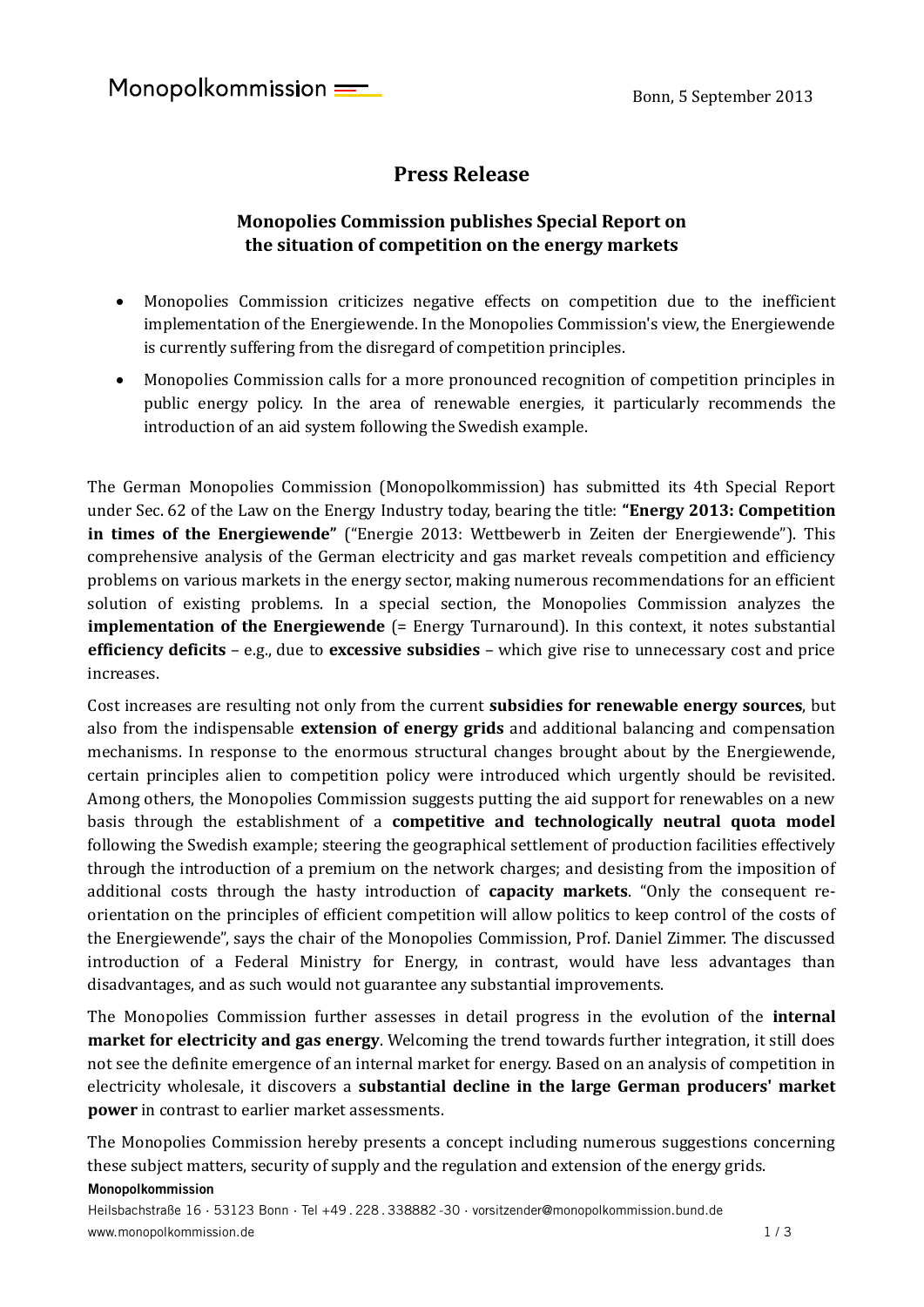## **Monopolies Commission concept for the facilitation of competition on the energy markets**

The Monopolies Commission suggests the consequent implementation of the following measures of energy policy:

### *Aid systems for renewable energy*

In the future, the aid system for renewable energies should be modeled in a way that:

- the national aid system for renewables and the European emission trade are adapted to one another, to ensure the achievement of emission targets;
- the aid for renewables is put on a new basis through the introduction of a competitive and technologically neutral quota model following the Swedish example;
- the Renewable Energy Sources Act (Erneuerbare-Energien-Gesetz), in the future, sets a longterm path for the annual additional construction of production plans; and
- producers receive no aid whenever exchange market prices are negative.

### *Security of supply during the Energiewende*

Security of supply can be secured by means of the following:

- the reduction of network imbalances through the extension of grids and any available alternative mechanisms;
- the creation of a small-scale strategic capacity reserve, which secures continuous coverage of total capacity demand;
- the ongoing evaluation of the demand for capacity mechanisms through the Market Transparency Unit and the Federal Network Agency and, if necessary, the preparation of an introduction of capacity markets in cooperation with the other Member States in the long run.

#### *Regulation and extension of energy supply grids*

The regulation of electricity and gas networks should be improved by means of:

- an assessment of the balance between the costs and the benefits of regulation, especially prior to the period of incentive regulation starting in 2019;
- an assessment of the incentive regulation with regard to the appropriateness of investment remuneration, in particular for distribution network operators;
- an adjustment of network charges, raising the base charge in order to meet the problem of grid parity;
- the evaluation and support of an additional pooling of gas wholesale market regions in order to increase trade liquidity, the security of supply, and the variety of products;